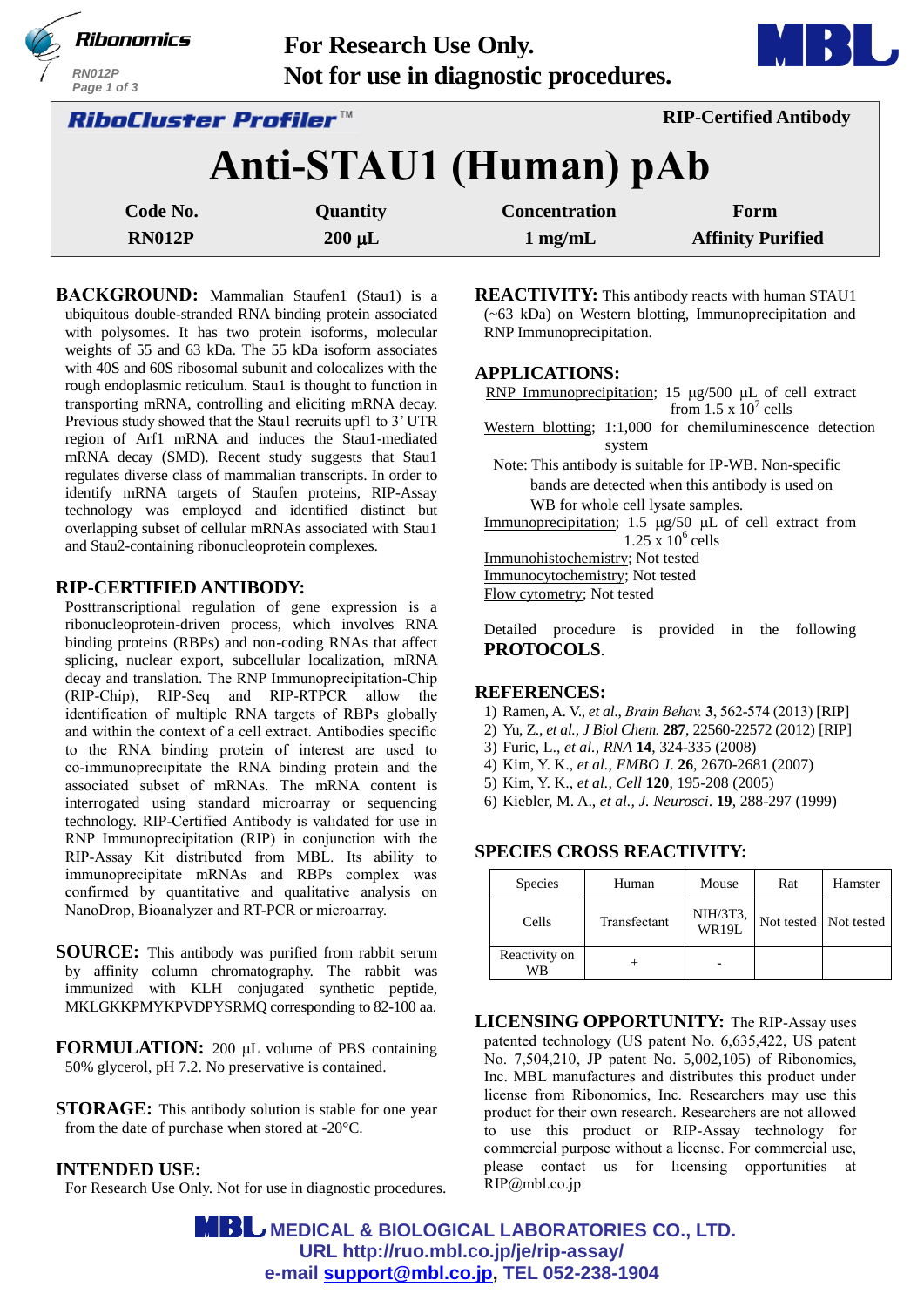

Analysis of isolated RNA with Bioanalyzer.

| Average of the RNA Quantity $(n=2)$ |            |  |
|-------------------------------------|------------|--|
| Antibody                            | $RNA$ (ng) |  |
| Normal Rabbit IgG                   | 79.0       |  |
| anti-STAU1                          | 1215.0     |  |
| <b>Total RNA</b>                    | 254710.0   |  |

## **PROTOCOLS:**

### **RNP Immunoprecipitation**

Some buffer and reagents are included in the RIP-Assay Kit (code. RN1001). Please also refer to the protocol packaged in the RIP-Assay Kit.

[Material Preparation]

- 1. Lysis Buffer (+)
	- Before using the Lysis Buffer, protease inhibitors, RNase inhibitors, and DTT are added to the Lysis Buffer at the appropriate concentration.
- 2. Wash Buffer (+)

Before using the Wash Buffer, DTT is added to the Wash Buffer at the appropriate concentration.

[Precaution]

RNP Immunoprecipitation using this antibody requires the addition of 30 μL of High-Salt Solution (RIP-Assay Kit) to each mL of Lysis Buffer  $(+)$  and Wash Buffer  $(+)$ just before use.

## **Protocol**

- 1) Wash 1.5 x  $10^7$  cells 2 times with PBS and resuspend them with 500  $\mu$ L of ice-cold Lysis Buffer (+) containing appropriate protease inhibitors, RNase inhibitors, and DTT. Vortex for 10 seconds. Leave on ice for 10 minutes.
- 2) Centrifuge the tube at 12,000 x g for 5 minutes at  $4^{\circ}$ C and transfer the supernatant to another tube.
- 3) Add 25  $\mu$ L of 50% protein A agarose beads slurry resuspended in Lysis Buffer (+) into the supernatant. Incubate it at 4°C with rotating for 1 hour.
- 4) Centrifuge the tube at 2,000 x g for 1 minute at 4°C and transfer the supernatant to another tube (precleared sample).
- 5) Mix both 25  $\mu$ L of 50% protein A agarose beads slurry resuspended in nuclease-free PBS and Normal Rabbit IgG (RIP-Assay Kit) or Anti-STAU1 (Human) pAb at the amount of suggested in the **APPLICATIONS,** and then add 1 mL of Wash buffer (+) into each tube. Incubate with gentle agitation for 1 hour at 4°C.
- 6) Wash the beads once with ice-cold Lysis Buffer (+) (centrifuge the tube at 2,000 x g for 1 minute). Carefully discard the supernatant using a pipettor without disturbing the beads.
- 7) Add 500  $\mu$ L of cell lysate (precleared sample of step 4), then incubate with gentle agitation for 3 hours at 4°C.
- 8) Wash the beads 4 times with Wash Buffer (+) (centrifuge the tube at 2,000 x g for 1 minute).
- 9) Add 400 µL of Master mix solution (Solution I: Solution II = 10  $\mu$ L: 390  $\mu$ L). Vortex for 10 seconds.
- 10) Add 250 µL of Solution III. Vortex for 10 seconds.
- 11) Centrifuge the tube at 2,000 x g for 2 minutes.
- 12) Transfer the supernatant to the tube containing 2  $\mu$ L of Solution IV.
- 13) Add 600  $\mu$ L of ice-cold 2-propanol and place at -20 $\degree$ C for 20 minutes. Centrifuge the tube at 12,000 x g for 10 minutes.
- 14) Wash the pellet 2 times with 0.5 mL of ice-cold 70% Ethanol and dry up the pellet for 5-15 minutes.
- 15) Dissolve the pellets in nuclease-free water.
- 16) RNA was quantified with NanoDrop (Thermo Fisher Scientific Inc.) and the RNA quality was analyzed with Bioanalyzer (Agilent Technologies, Inc.).

(Positive control for RNP Immunoprecipitation; 293T)



## *Western blot analysis of STAU1 expression in transfectant using RN012P.*

# **SDS-PAGE & Western Blotting**

- 1) Wash 1 x  $10^7$  cells 3 times with PBS and suspend them in 1 mL of Laemmli's sample buffer.
- 2) Boil the samples for 2 minutes and centrifuge. Load  $10 \mu L$ of the sample per lane in a 1 mm thick SDS-polyacrylamide gel (5% acrylamide) for electrophoresis.